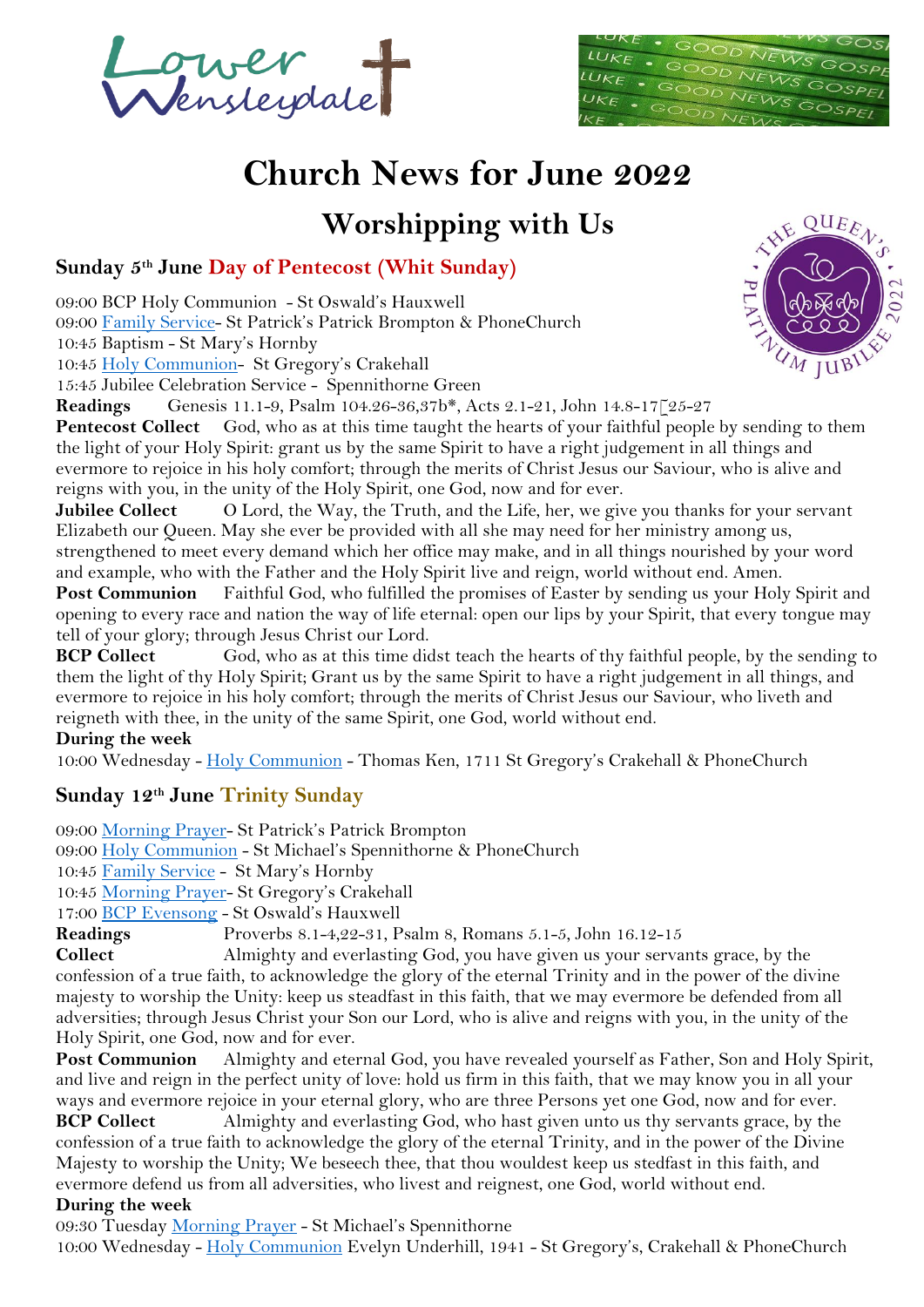## **Sunday 19th June Trinity 1 - Environment Sunday**

09:00 Holy Communion - St Patrick's Patrick Brompton & PhoneChurch

09:00 [Morning Prayer-](https://mcusercontent.com/12899794d9e1699ab1c44b3c6/files/8a93e577-4704-40fb-97a4-2e59f79af6d4/LW_Morning_Prayer.pdf) St Michael's Spennithorne

10:45 [Morning Prayer-](https://mcusercontent.com/12899794d9e1699ab1c44b3c6/files/8a93e577-4704-40fb-97a4-2e59f79af6d4/LW_Morning_Prayer.pdf) St Mary's Hornby

10:45 Simply Together - St Gregory's Crakehall

17:00 [BCP Evensong](https://mcusercontent.com/12899794d9e1699ab1c44b3c6/files/5cb34800-0405-4327-b2a1-fd43b3a7fefd/BCP_Evensong_Diaspora.pdf) - St Andrew's Finghall

**Readings** Isaiah 65.17-25, Acts 10.34-43, & John 20.1-18

**Collect** O God, the strength of all those who put their trust in you, mercifully accept our prayers and, because through the weakness of our mortal nature we can do no good thing without you, grant us the help of your grace, that in the keeping of your commandments we may please you both in will and deed; through Jesus Christ your Son our Lord, who is alive and reigns with you, in the unity of the Holy Spirit, one God, now and for ever.

**Post Communion** Eternal Father, we thank you for nourishing us with these heavenly gifts: may our communion strengthen us in faith, build us up in hope, and make us grow in love; for the sake of Jesus Christ our Lord.

**BCP Collect** O God, the strength of all them that put their trust in thee, mercifully accept our prayers; and because through the weakness of our mortal nature we can do no good thing without thee, grant us the help of thy grace, that in keeping of thy commandments we may please thee both in will and deed; through Jesus Christ our Lord.

#### **During the week**

10:00 Wednesday - Holy Communion or Morning Prayer - St Gregory's, Crakehall & PhoneChurch

#### **Sunday 26th June Trinity 2**

09:00 [Prayer & Praise](https://mcusercontent.com/12899794d9e1699ab1c44b3c6/files/9251d3af-5ff4-440f-b21c-3bf83ab9b7b9/Prayer_Praise.pdf) - St Patrick's Patrick Brompton & PhoneChurch

09:00 [Family Service](https://mcusercontent.com/12899794d9e1699ab1c44b3c6/files/df82c677-08a5-ace8-1b5f-4735249583e1/Family_Service_2021.pdf) - St Michael's Spennithorne

10:45 Holy [Communion](https://mcusercontent.com/12899794d9e1699ab1c44b3c6/files/24f353a0-39f8-4141-87ab-38a908e48757/Holy_Communion_Dispora.pdf) - St Mary's Hornby - Historical Tour and Garden Safari (see below)

10:45 Holy [Communion](https://mcusercontent.com/12899794d9e1699ab1c44b3c6/files/24f353a0-39f8-4141-87ab-38a908e48757/Holy_Communion_Dispora.pdf) - St Gregory's Crakehall

**Readings** 1 Kings 19.15-16,19-21, Psalm 16, Galatians 5.1,13-25, & Luke 9.51-62

**Collect** Lord, you have taught us that all our doings without love are nothing worth: send your Holy Spirit and pour into our hearts that most excellent gift of love, the true bond of peace and of all virtues, without which whoever lives is counted dead before you. Grant this for your only Son Jesus Christ's sake, who is alive and reigns with you, in the unity of the Holy Spirit, one God, now and for ever.

**Post Communion** Loving Father, we thank you for feeding us at the supper of your Son: sustain us with your Spirit, that we may serve you here on earth until our joy is complete in heaven, and we share in the eternal banquet with Jesus Christ our Lord.

**BCP Collect** O Lord, who never failest to help and govern them whom thou dost bring up in thy stedfast fear and love; Keep us, we beseech thee, under the protection of thy good providence, and make us to have a perpetual fear and love of thy holy Name; through Jesus Christ our Lord.

#### **During the week**

09:30 Tuesday [Morning Prayer](https://mcusercontent.com/12899794d9e1699ab1c44b3c6/files/8a93e577-4704-40fb-97a4-2e59f79af6d4/LW_Morning_Prayer.pdf) - St Michael's Spennithorne

10:00 Wednesday - Holy [Communion](https://mcusercontent.com/12899794d9e1699ab1c44b3c6/files/24f353a0-39f8-4141-87ab-38a908e48757/Holy_Communion_Dispora.pdf) Peter and Paul - St Gregory's, Crakehall & PhoneChurch

PhoneChurch continues to work well alongside our gathered services, but please remember it is 'live' and unless you mute the microphone on your phone everyone can hear anything that is happening at your end of the line. We are still learning how to best use this system and whilst responses during the service are working well, communal singing is causing problems - so for the moment please just listen to the music as it plays rather than singing along.

For the liturgy/service booklet please follow the link for the relevant service.

To join in simply call 03300 945 940 then at the prompt Room number:  $55017514 \#$ and use Guest PIN: 3885 #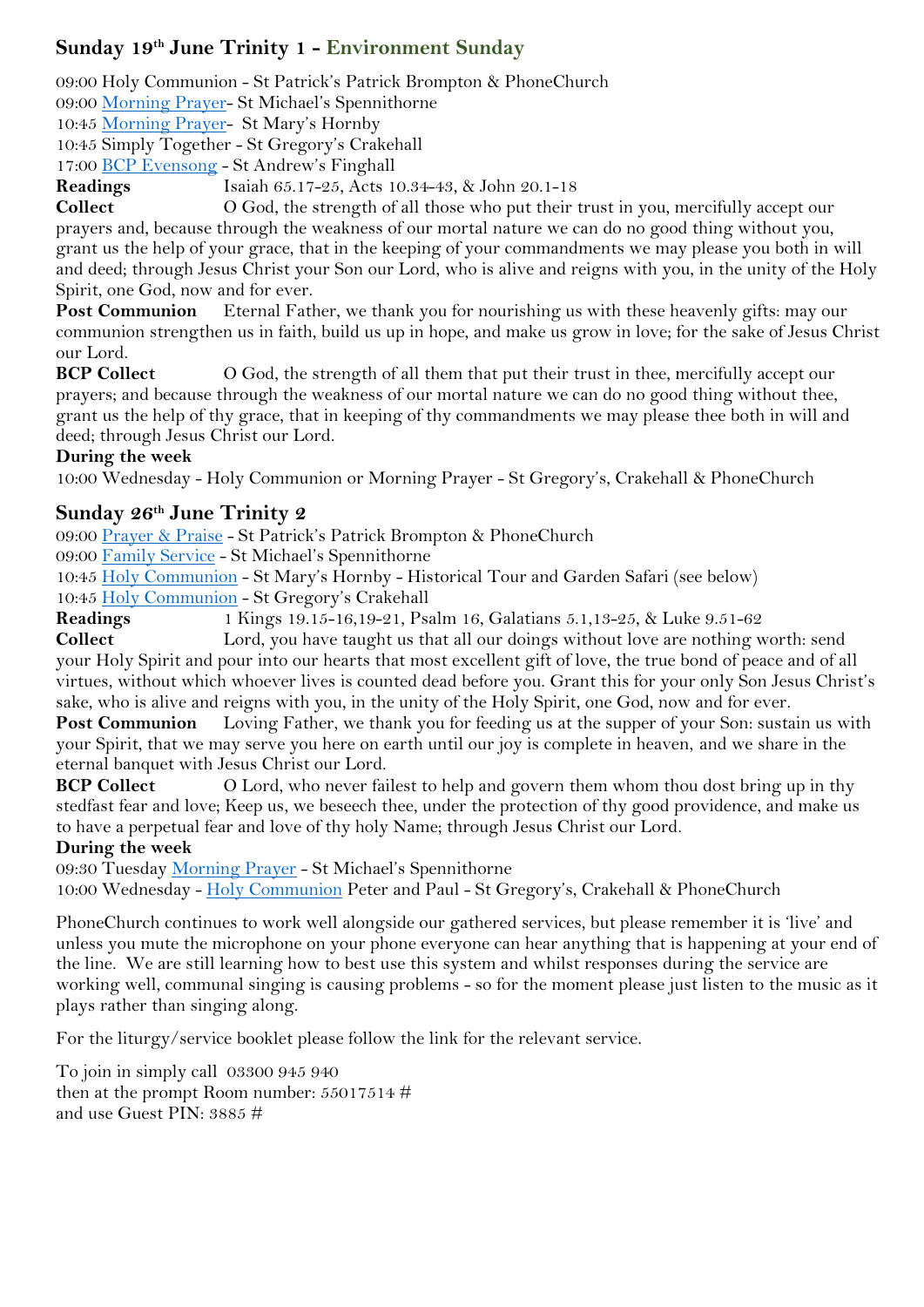#### **Meetings**

We continue to hold phone discussions for Churchwardens, PCC Secretaries, & worship leaders. Our next meeting is on Wednesday 6th July (no meeting in August) at 16:15 at St Gregory's Church and on the PhoneChurch number.

Our next Service Leaders meeting is on Monday 13th June at 09:30 at St Gregory's Church Rev'd Chris will be taking his rest days on Thursday 9th Tuesday 14th, Tuesday 21st, & Tuesday 28th and is at the '"Small Faithful, Rural: Authentic Rural Church" Conference on Friday 10th and Saturday 11th June.

Our monthly Wensley Deanery Prayer meeting is at 11:00 on Wednesday 22nd June at St Oswald's, Thornton Steward - all are welcome

The June [Newsletter](https://mcusercontent.com/12899794d9e1699ab1c44b3c6/files/e879226b-c436-be59-5c69-6d944c6a76e2/leeds_bulletin_June_2022_v2.pdf) from The Diocese of Leeds is now available.

#### **Come and join us on Zoom for a time of Lectio Divina**

**Tuesday afternoons at 16:00** - Lectio Divina is a contemplative way of reading the Bible. It dates back to the early centuries of the Christian Church and is a way of praying the scriptures that leads us further into God's word. It is listening with the 'ear' of the heart that allows scripture to speak to us in new ways while also deepening our relationship with the Living God.

For further information and the Zoom link please contact:

Penny Johnson: 01677 450082 pennyj.johnson5@gmail.com or Sue Bianco: 01677 450009 susanbianco 54@gmail.com

In aid of the charity work of St Mary's Church, Hornby

## A Thousand Years of History' Historical Tour Garden Safari **25-26 JUNE 2022** Historical Tour Garden Safari 25-26 June 11 AM to 5 PM Saxon times to the present - learn about the history of Hornby, Visit some wonderful gardens in brought to life for all the family the surrounding area. and including visits to two real live Car required - or enthusiastic archaeological digs in the grounds cyclists! of Hornby Castle. Tickets and map from St Mary's Start at St Mary's Hornby. Hornby. 25 June 11.30 AM Tickets £5; children free. 1.26 June 2.00 PM Tickets £5; children £2.50 Delicious home-baked treats and refreshments at St Mary's all day Car Parking at Hornby Castle, DL8 1NQ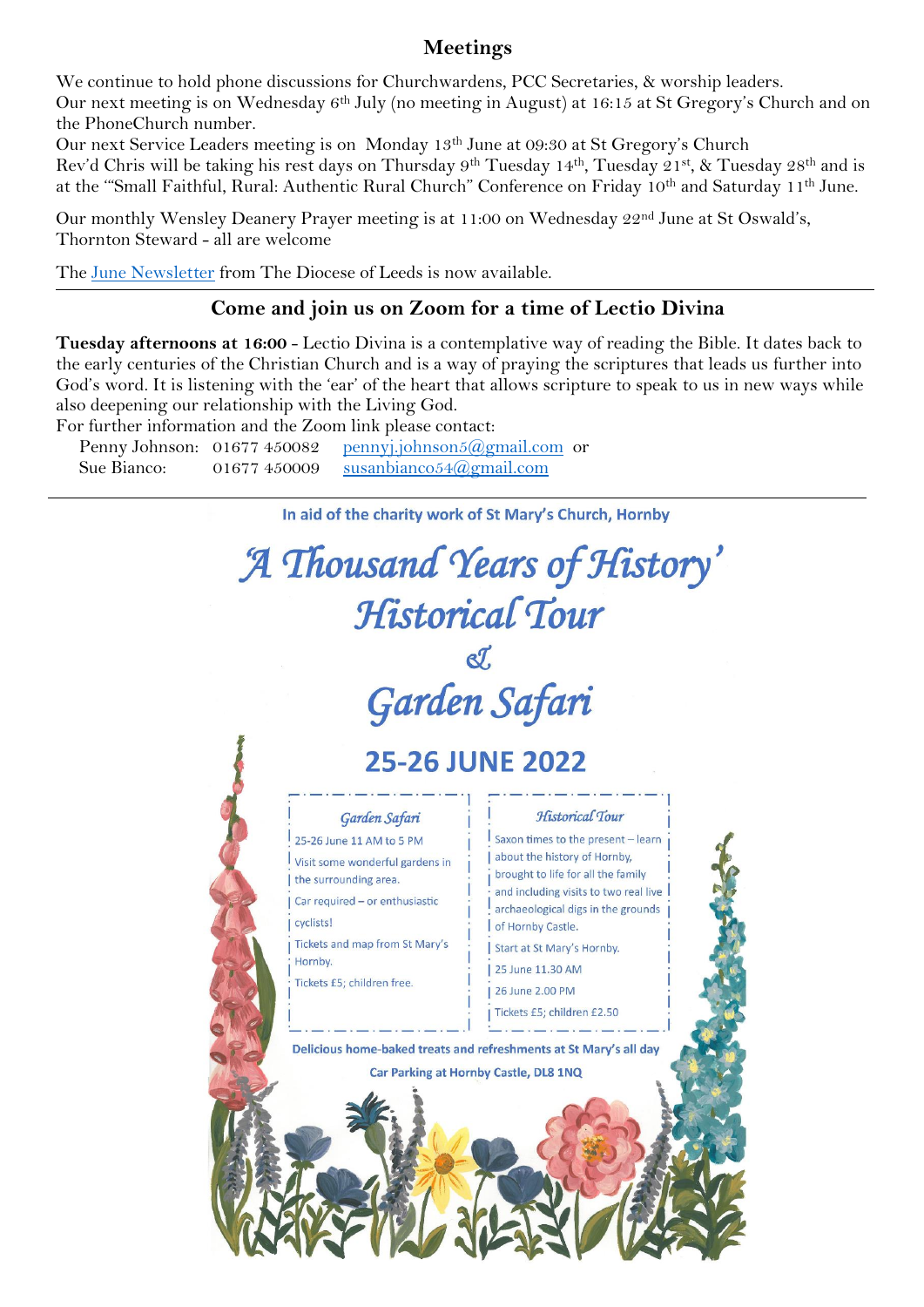#### **Benefice Away Weekend to Wydale**

#### **July 2022**

Sadly with very low numbers booked we have had to take the decision to cancel our booking. Please contact Myra Shield for more information and especially if you paid a deposit 01677 427 970. Or<mailto:myrashield@btinternet.com>

#### **Parish Lunch**

Our upcoming Parish Lunches are

Wednesday the 8th of June at The Old Horn, Spennithorne 12:30 for 13:00. Thursday the 16th of June at The Queen's Head Finghall 12:00 for 12:30.

Wednesday the 13th of July at The Old Horn, Spennithorne 12:30 for 13:00. Thursday the 14th of July at The Greyhound Hackforth 12:00 for 12:30.

Please book in with the Pub for Spennithorne - 01969 622 370 Please let Myra know by the Monday for Hackforth, Fingahll, and Crakehall-01677 427 970 The two-course lunch will cost  $\pounds$ 11.

**All Are Welcome (from any Parish!)**



*i*<br>Iydale

## **Wensleydale Filling Station**

#### **Friday 10th June 19:00 – 21:00**



**Thornborough Hall, Moor Road, Leyburn. DL8 5AB with Brian Wilson**

Brian, together with his wife Janice, came to faith in their late teens in an Anglican church in Sheffield and have been active members of the same church ever since. Brian has served there as a Lay Minister for the last 4 decades. After an early career in (what became) Fujitsu, he moved to a senior position with IVP, the publisher of the Bible Speaks Today and Tyndale Commentary series and most of John Stott's writings, spending 13 years as the Chief Executive. He has just retired from his role as Operations Manager with St Hild College,

helping to train around 160 students for church leadership across the Yorkshire region.

Filling Station is an opportunity for local Christians to meet together to celebrate their faith and provide an opportunity for all to hear about the love of God for their lives

## **Recommended Book**

Approximately one in five adults have experienced childhood abuse in one form or another.

A newly published book, "Writing the Wisdom - Creative writing as healing from childhood trauma" by Barbara Glasson & Penny Johnson, explores the effects and emotional impact that trauma and abuse have on a person's life whilst also bringing together religious, spiritual, pastoral and therapeutic understandings. Language and litany, listening and witnessing, healing, forgiveness and wisdom are all discussed.

Please find the link below: [https://www.sacristy.co.uk/books/prayer](https://www.sacristy.co.uk/books/prayer-spirituality/creative-writing%23)[spirituality/creative-writing#](https://www.sacristy.co.uk/books/prayer-spirituality/creative-writing%23)

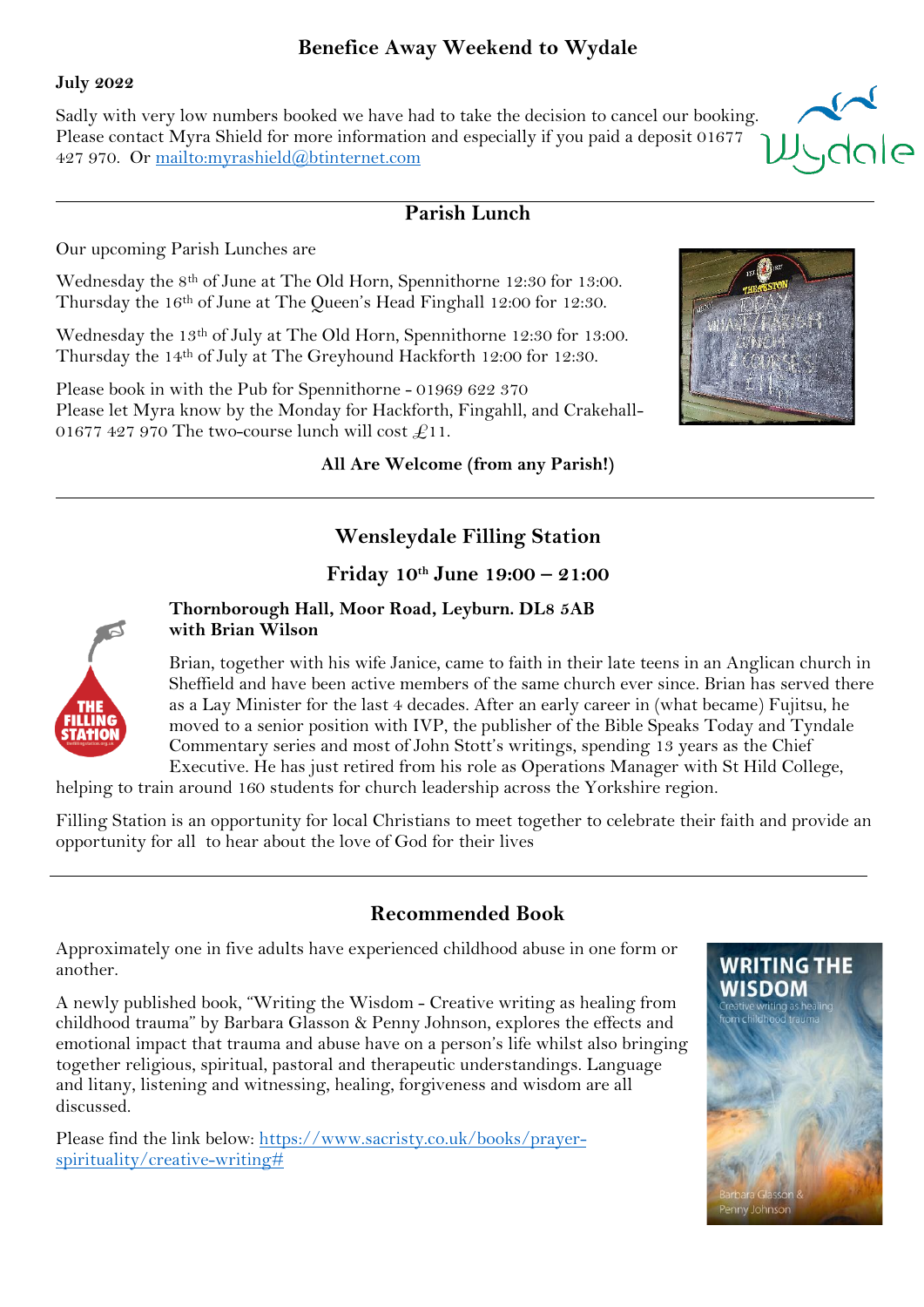### **Hambleton Foodshare**

Please consider donating the following items

- Small Jars of Coffee Corned Beef
- Tinned Ready Meals Biscuits
- Corned Beef Jam / Marmalade
- Hot dogs Instant noodles / mash
- Pasta Sauce Tinned Ham / Spam
- Fray Bentos Pies Small boxes of tea bags
- Crisps / Sweets Creamed Rice / Custard
- Shampoo Shower Gel
- Cleaning Spray Washing Powder
- Deodorant Cat / Dog Food
- Toothpaste Washing up liquid
- Carrier Bags/Bags for life

Donations can be left at the back of St Patricks, Patrick Brompton and St Gregory's Crakehall in the collection boxes - Thank you - all donations are gratefully received.

[www.hambletonfoodshare.org.uk](http://www.hambletonfoodshare.org.uk/) if you need a food parcel E mail - [info@hambletonfoodshare.org.uk](https://d.docs.live.net/0d1949dfe475c8cd/Lower%20Wensleydale/M%20-%20Pew%20News/info@hambletonfoodshare.org.uk) or ring 07514 244158

Please also check all items are **in date** before donating them – Thanks very much

## **Liberia News**

#### **Simon and Grace Stretton-Downes**

Simon is a dentist leading a team at a clinic at the Eternal Love Winning All (ELWA) Hospital in Monrovia. Grace is a nurse and will support Simon as well as seeking God's direction for her role in the mission field. The couple are sent by St Gregory's Church, Crakehall and are working for Serving In Mission (SIM)





It was wonderful to welcome Simon and Grace

back to the benefice last Sunday at our United Benefice Service at St Andrew's Finghall. Simon gave us an update on all their work in Liberia - and of his trip to Windsor to receive his OBE!

We watched a short video presentation and encourage you to come and see the full presentation on Wednesday 8th June in the Village Hall at Crakehall starting at 19:30.

**They thank and appreciate those who pray for them and send greetings. They look forward to seeing as many folk as possible soon.**